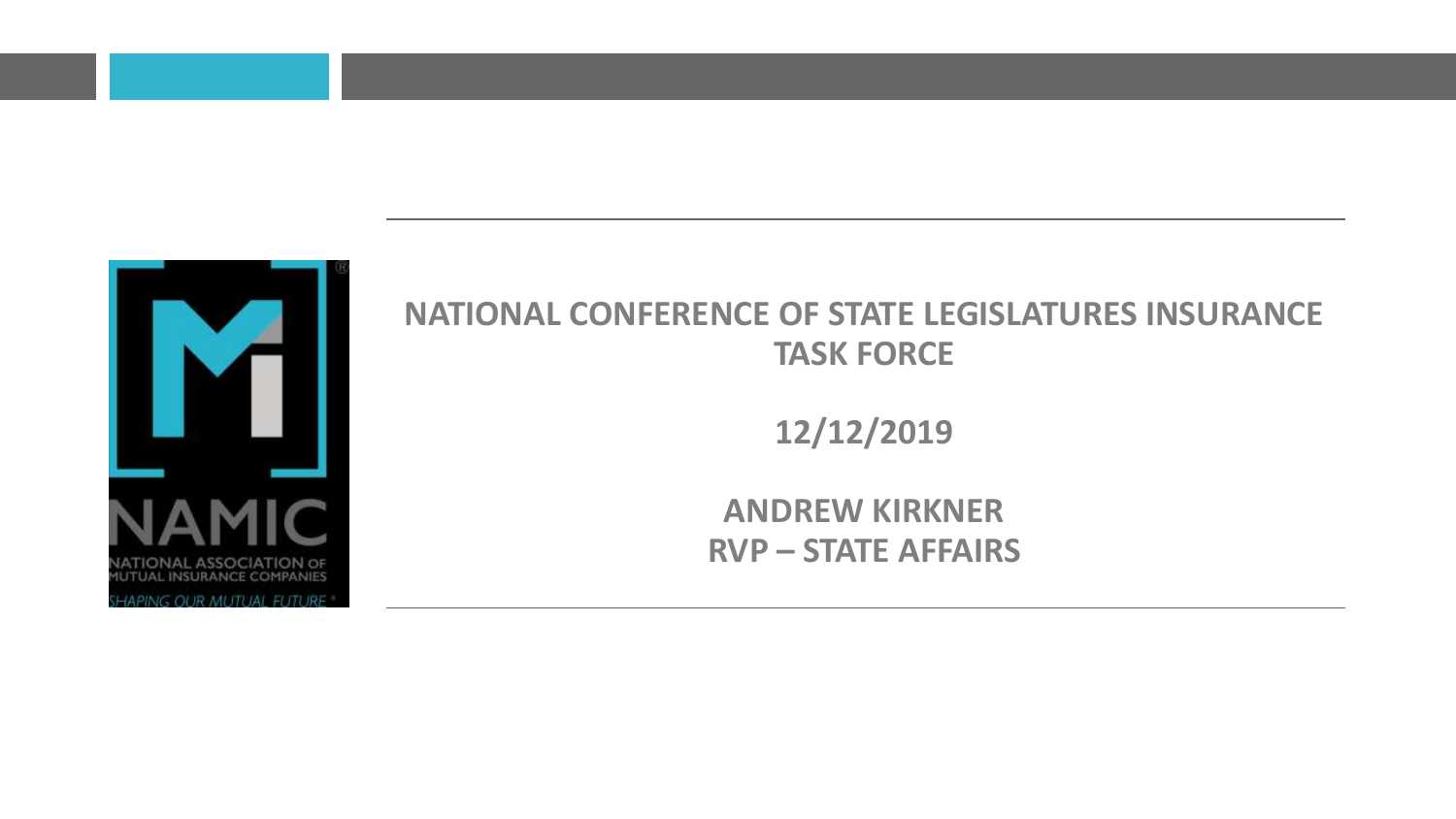

## **EMERGING "LAST MILE" TRANSPORTATION SOLUTIONS AND ASSOCIATED INSURANCE QUESTIONS– NAMIC LEADING THE WAY**



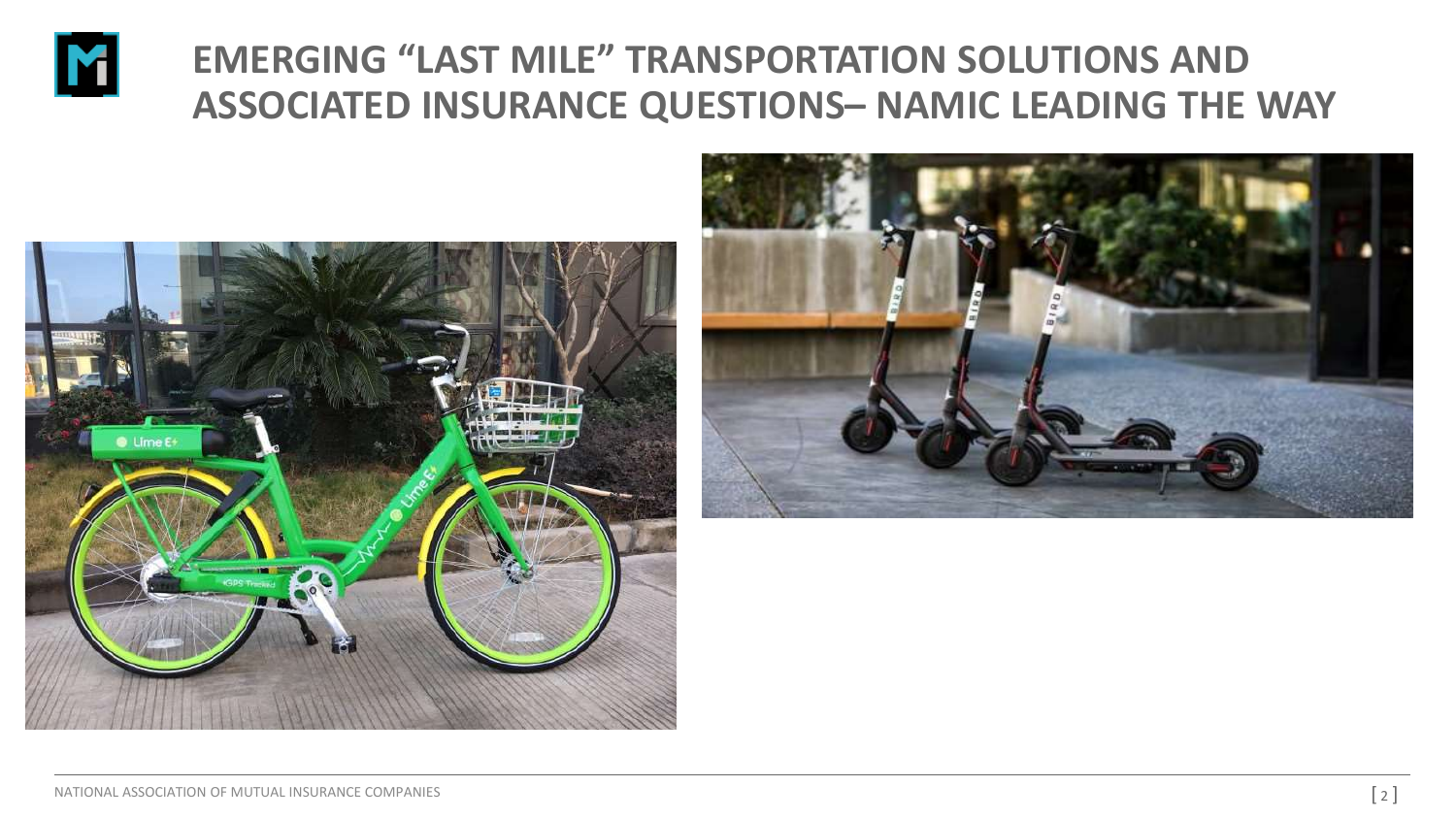

#### **THE FUTURE IS NOW – DOCKLESS SCOOTERS AND BIKES ARE CHANGING TRANSPORTATION AND CREATING COTTAGE INDUSTRIES**

2018 brought about the advent of a litany of dockless "last mile" transportation solutions like electric scooters and bikes. While the technology behind bikes and scooters isn't new companies like Bird and Lime have adopted these technologies to today's consumer, creating a convenient and affordable means of short-distance or "last mile" transportation. HOW TO RIDE

#### Accessing an electronic scooter:

- 1. Users download an application and register for the services on their smartphones using a credit card.
- 2. Users use the application to locate and unlock a scooter or bike.
- 3. Users start scootering/biking.
- 4. Scooters and bikes are left where users stop using them and scooters are recharged by individuals (sometimes in the individual's own home) compensated by the scooter company.

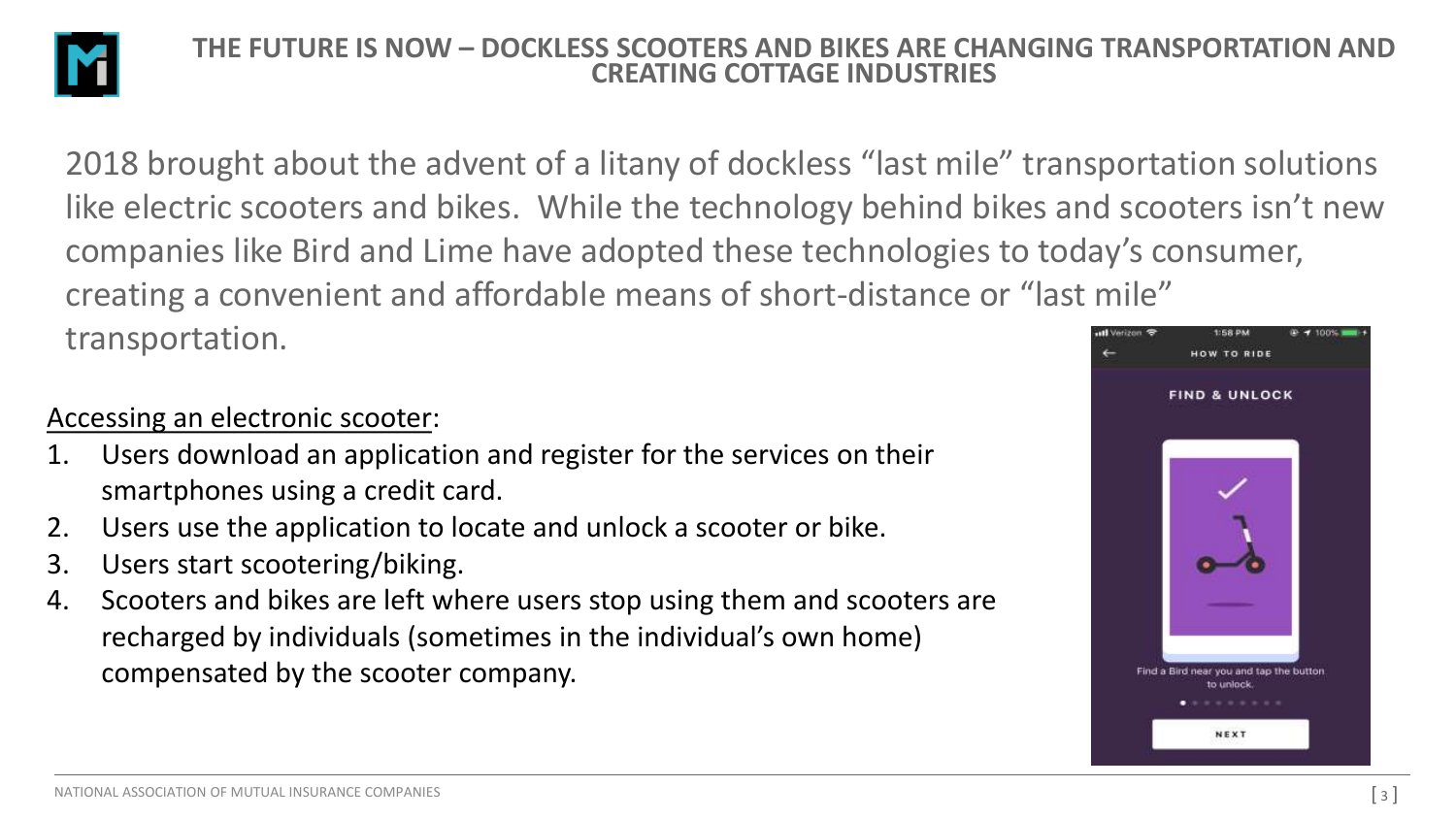

Electric scooter companies have created a convenient, cheap and useful service for the general public.

There is little doubt, however that this service, the manner in which it is utilized, and corresponding municipal and state regulations create a **magnitude of potential liability issues for insurers.**

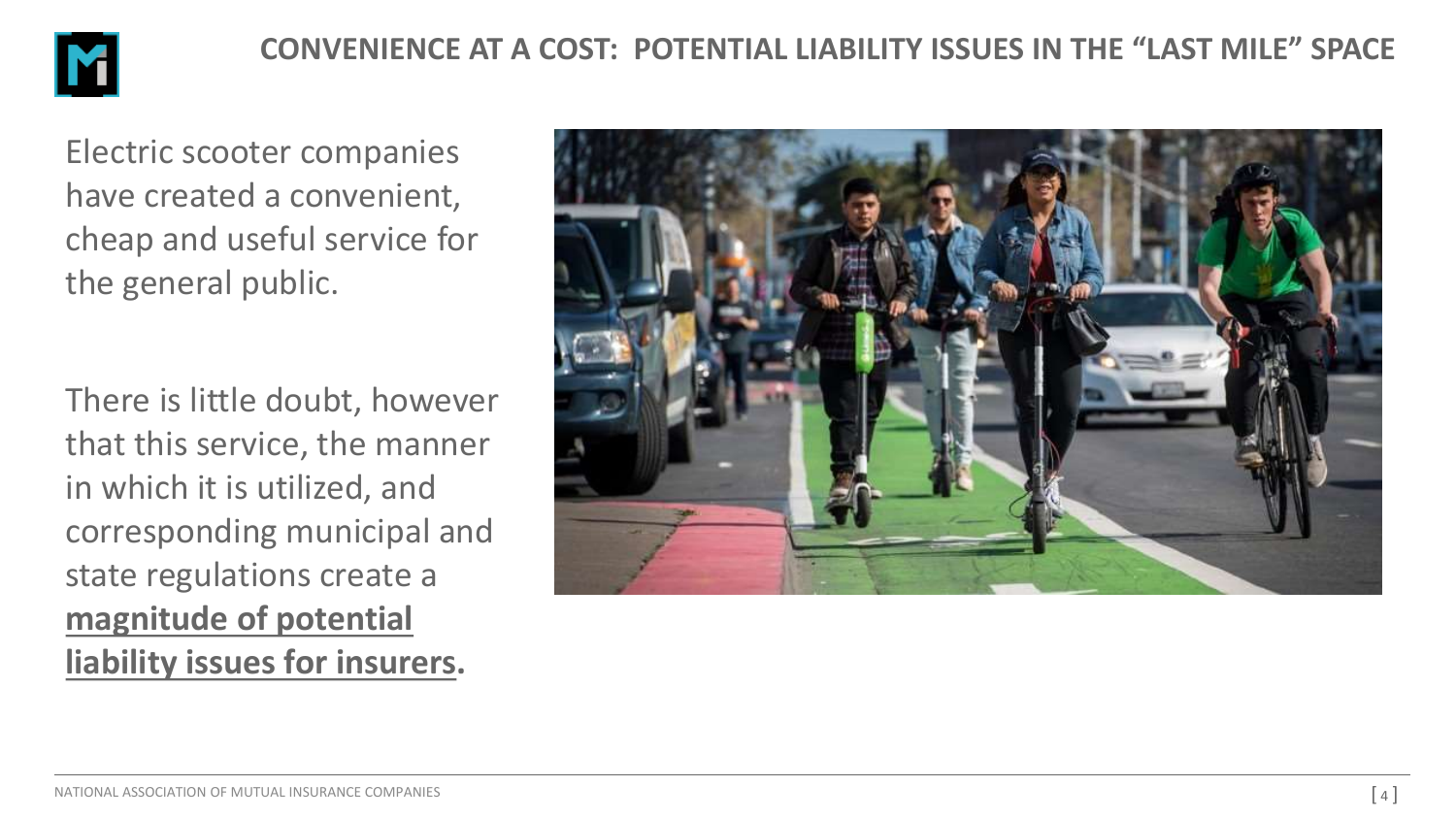

### **CONVENIENCE AT A COST: POTENTIAL LIABILITY ISSUES IN THE "LAST MILE" SPACE**

Insurers, Reinsurers, Regulators, Legislators and consumers alike must consider the following:

- How are scooter regulations enforced (i.e. helmet requirements, speed limits, usage and parking restrictions)?
- What portion of liability should be assigned to the operator of the scooter vs. the owner of the scooter?
- Should scooter and bike companies be required to carry insurance to cover user's actions? If so, at what level?
- What about the liability of store owners when a scooter is left (without permission) on their property connecting to a public space?
- Are scooter operators invitees on private roads that connect to public roads?
- Do the scooter companies pick up the tab for liability stemming from in-home charging of their or are in-home chargers encouraged to file a claims with their homeowners or renters insurance carrier?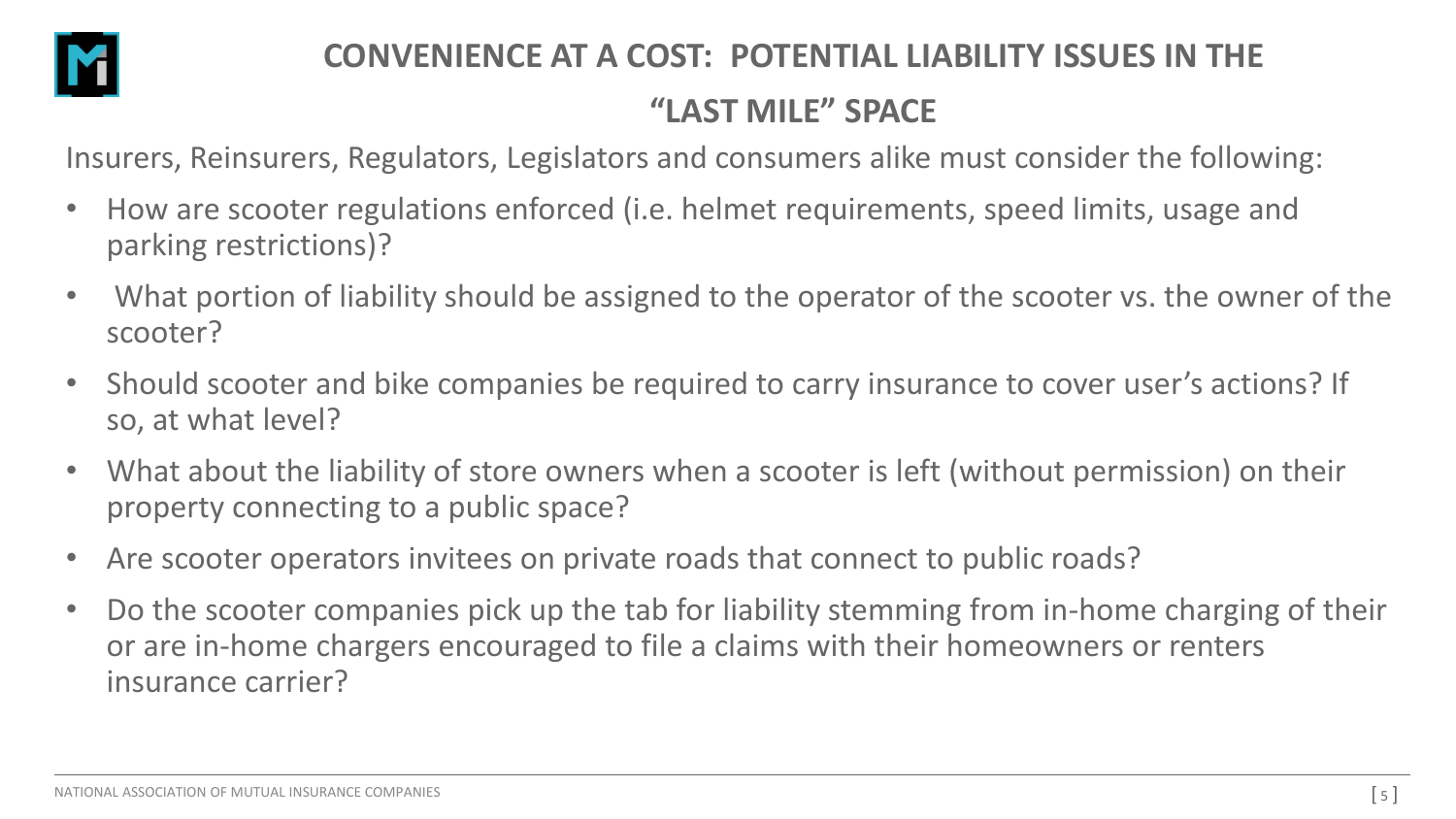

# **AVOIDING AN AD HOC APPROACH TO REGULATION**

- To date, the debate on if and how to permit scooter companies is being fought primarily at the city and county level, with only a few states adopting legislation specifically regulating dockless scooters.
- Given the potential liability questions involved and in light of the rapidly changing regulatory and legislative landscape, and the potential impact that "bad" laws and regulations would have on insurers, NAMIC has engaged on the "last mile" issue.
- In early 2019, NAMIC engaged with a number of dockless transportation companies to ensure that where legislation and regulations are pursued, consumers and NAMIC member companies alike are protected.
- In late 2019 NAMIC prepared and submitted model legislation to NCOIL as a starting point for the electronic scooter regulation discussion.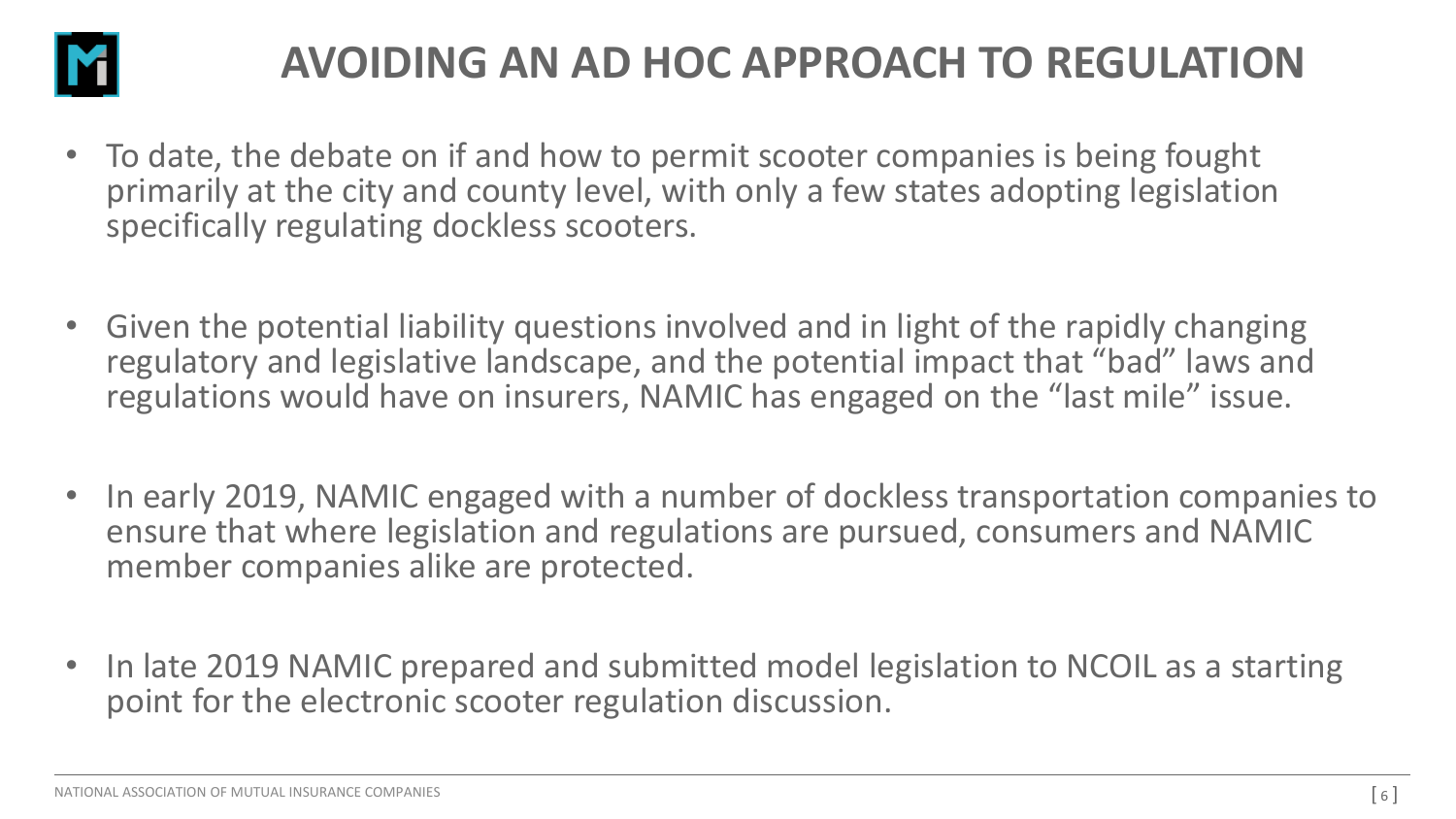

# **NAMIC'S PROPOSED SCOOTER FRAMEWORK**

The framework:

- Provides definitions for "electric scooters", "users", "pre-charging activity" and "charging activity".
- Provides that the electric scooter company ensure that liability coverage is in place at a state by state level.
- Provides that insurance must be in place during "pre-charging" and "charging" activity.
- Includes a proviso that the framework does not create coverage where none exists.
- Provides rulemaking authority to state insurance commissioners.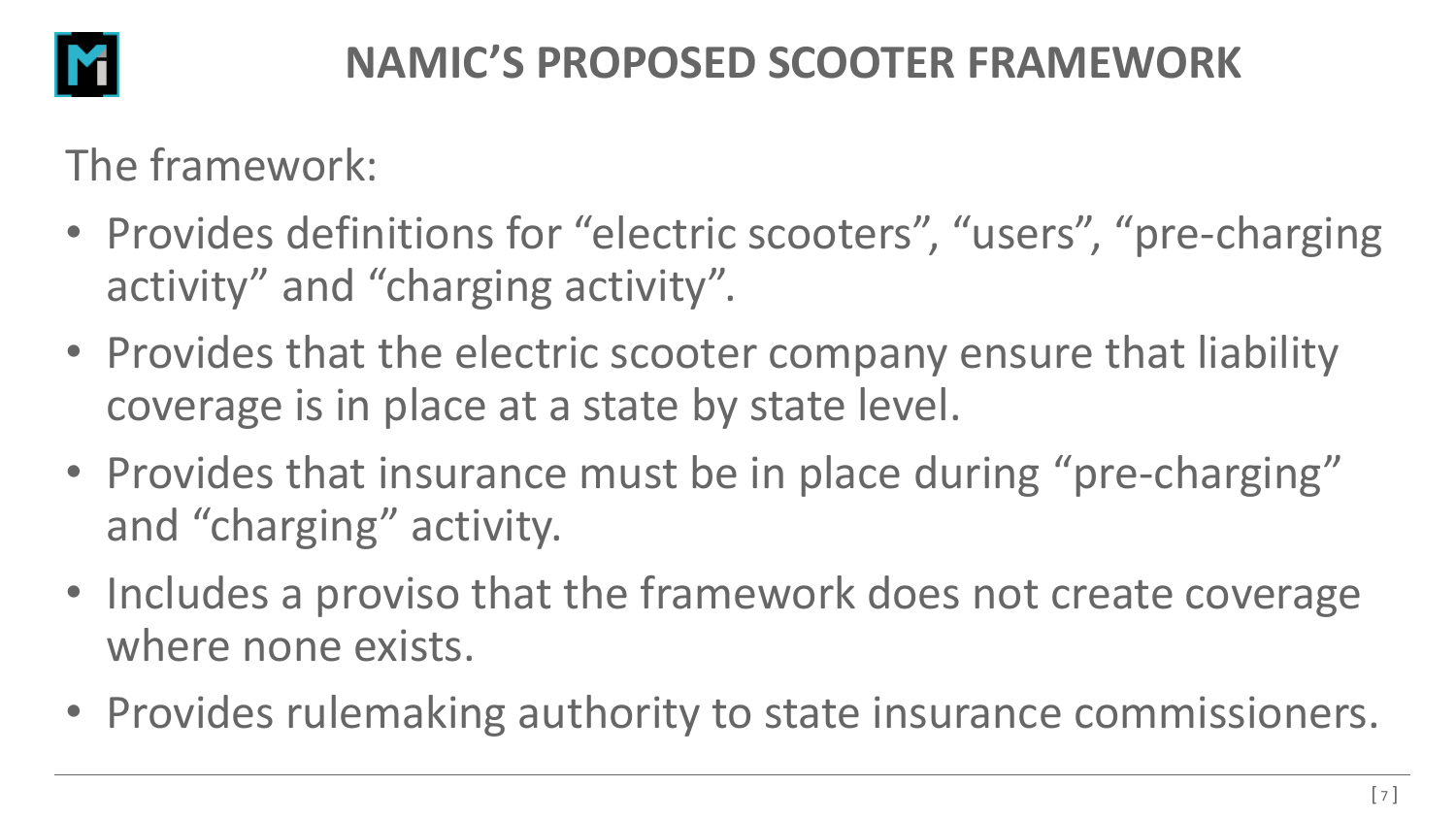

The framework does NOT:

- Wade into the employee v. independent contractor definition.
- Restrict municipalities abilities to implement safety rules and regulations.
- Restrict the electronic scooter companies' ability to imbed coverage in their fee structure or create other mechanisms by which the coverage requirements can be satisfied.
- Prescribe a standard amount for insurance coverages (risks vary and states should have autonomy to decide the appropriate coverage amounts).